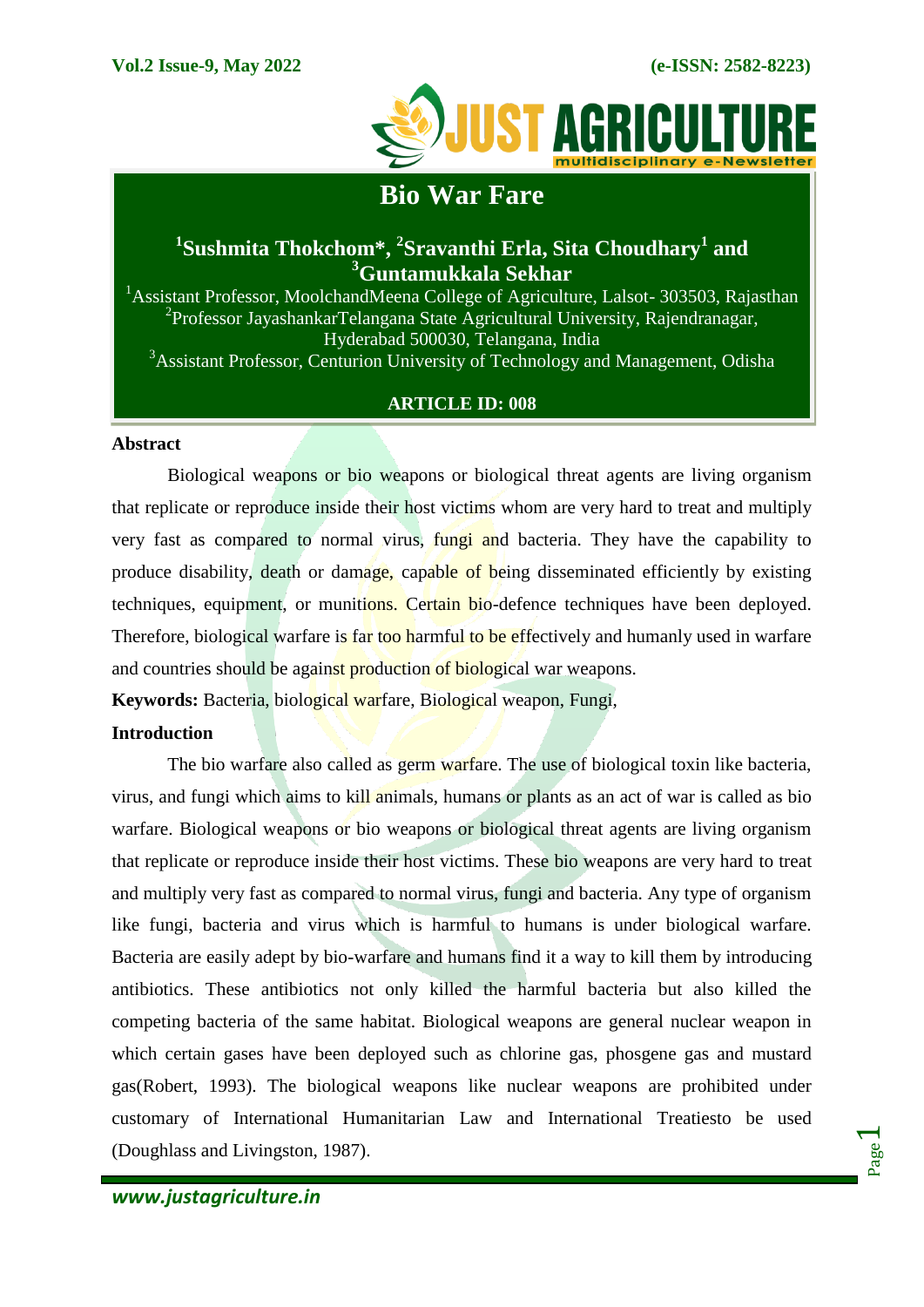Page  $\boldsymbol{\sim}$ 



## **Agents of Biowarfare**

- **Bacterial Agents:** Anthrax, Cholera, Monkey pox, Brucellosis, Small pox, Plague, Arboviralencephilitidis
- **Biological toxin:** Mycotoxin, Enterotoxin B, Tularemia
- **Viruses:** Small pox, viral hemorrhagic fever

## **History of Biowarfare**

During French- Indian war, Sir Jeffery commanded to use blankets used by small pox patients to cause disease to the rivals Ghengis Khan deadly cattle plague to invade Europe in 1200s. Scythian archers used poisoned arrows dipped in decayed bodies to kill and spread disease. German army developed anthrax wheat fungus for use as bio weapons (Christopher *et al.,* 1997). In 1650, Polish artillery general placedrabid dogs' saliva into hollow spheres for firing (Christopher *et al.,* 1997). In 1932-1945, more than 1,000 Chinese, Koreans, Mongolions, Sovient, American and British died in experiments by Japanese with agents causing anthrax, botulism, cholera, dysentery, gas gangrene and plague by Unit 731 (Christopher *et al*., 1997).. According to the U.S. Army, a biological warfare agent should be:

- **1.** It should have the capability to produce disability, death or damage.
- **2.** It should be capable of being produced economically and in militarily adequate quantities from available materials.
- **3.** It should be stable under storage and production, in transportation and in munitions.
- **4.** It should be capable of being disseminated efficiently by existing techniques, equipment, or munitions.

#### **Cho as of Bio war fare**

- Hard to control once released
- Low visibility
- Relatively easy delivery
- Difficult of protecting the workers
- Poor storage survival
- The concealment, transportation and dissemination easy

## **Delivery of Bio war fare**

• Scud missiles can be used to deliver BWs having a range of 500 miles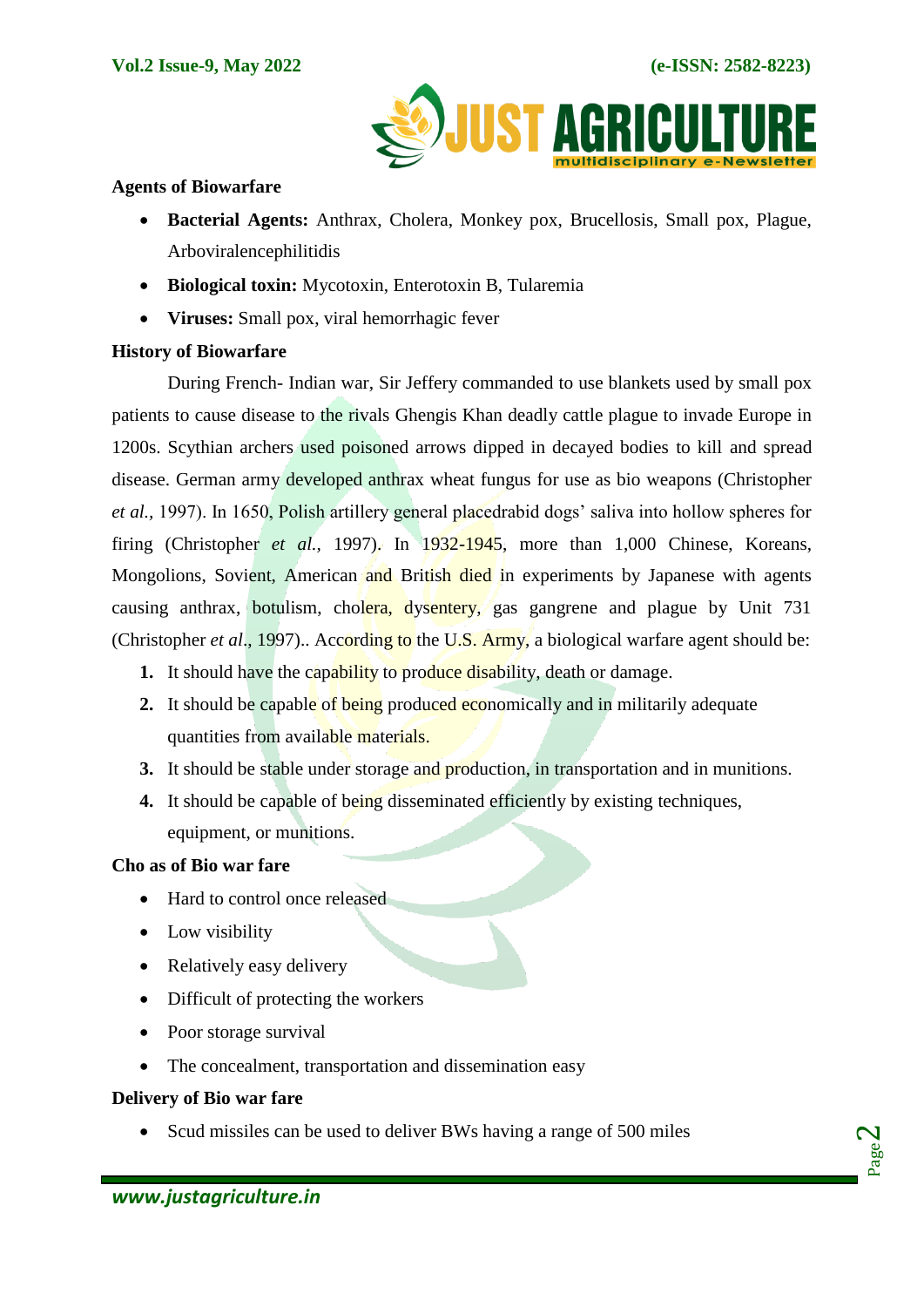

- A motor vehicle as small as a car could cruise the streets of a city while emitting BWs through a fake tail pipe
- An individual carrying a large suitcase or backpack could disperse BWs material while walking

#### **Characteristics of Bio war fare**

- Extremely infectious and extremely effective
- Well dispersible
- Freely grown and manufactured in large quantities
- Stable while storage
- Resistant to environment condition
- Resistant to treatment

#### **Bioterrorism**

It the transformation of biological or toxin based weapon against livestock or crops to threaten a nation's food supply and undermined the government agencies. Weaponing a pathogen is far easier, cheaper, and effective than an improved nuclear device. It is a dream instrument for a desperate terrorist. Bioterrorism is an invisible asymmetric threat to the world and they are the Weapon of Mass Destruction.

## **Why Bioterrorism**

- Our future enemies' strategies
- Our enemies' resources
- Our blind spot (Blindly trust)

## **How Do You Combat Bioterrorism?**

- Biodefense- the procedures involved in taking defensive measures against attacks using biological agents.
- Vaccines to immunize the public against bioterror attacks.
- Diagnostic Tests for first responders and medical personnel to help identify exposure and provide treatment.
- Provision of therapy available to infected personnel to help recovery after infection

## **Bio Defence Techniques**

Field tests and Antibody based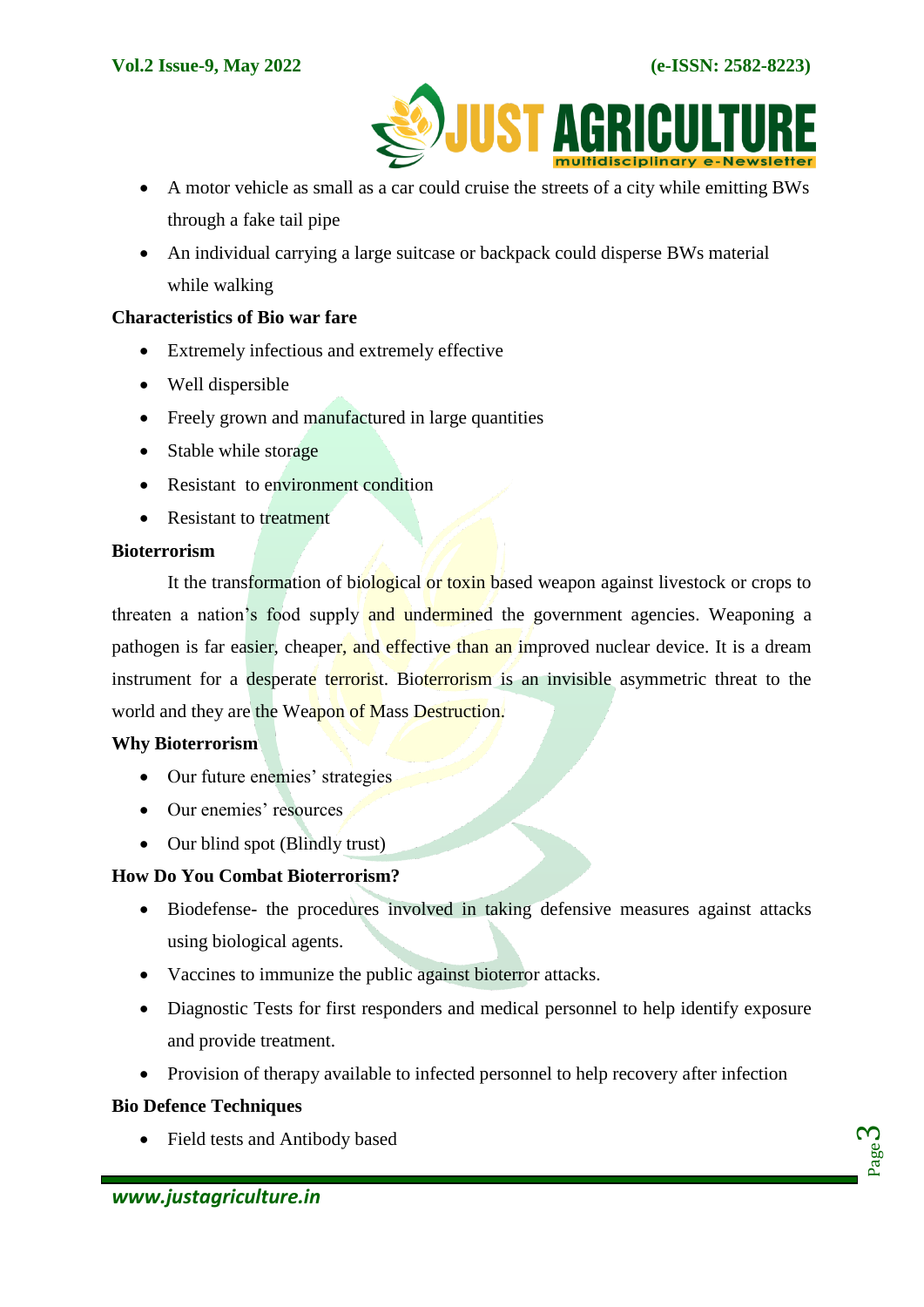

- PCR and Comparison with DNA sequences
- Biosensors for monitoring air and water conditions

## **Advantages of Bio war fare**

- Multiple Methods for delivery
- Versatile- can be in small or large quantities
- Easy to conceal
- Cause No damage to infrastructure
- $\bullet$  Good logistics- cheap
- Defence maybe difficult
- Poor man's nuclear weapon
- Cause sickness easily, may disseminate widely
- Persistent

## **Disadvantages of Bio war fare**

- Slow onset
- Indiscriminate
- Difficult to control
- Level of Technical sophistication moderate
- International Taboo
- Contagious
- Lack of preventive measures

## **Conclusion**

We believe that biological warfare is far too harmful to be effectively and humanly used in warfare. Countries should be against production of biological war weapons, main defenders would not be soldiers, paramilitary but lab scientists, public health workers, health care providers and doctors. Microscopic and prophylactics not rifle and bullets would be the weapons of defense.

## **References**

Christopher.G.W, Cieslak.T.J. and Pavlin.J.A. (1997). Biological warfare: a historical perspective. JAMA.278(5):412-7.